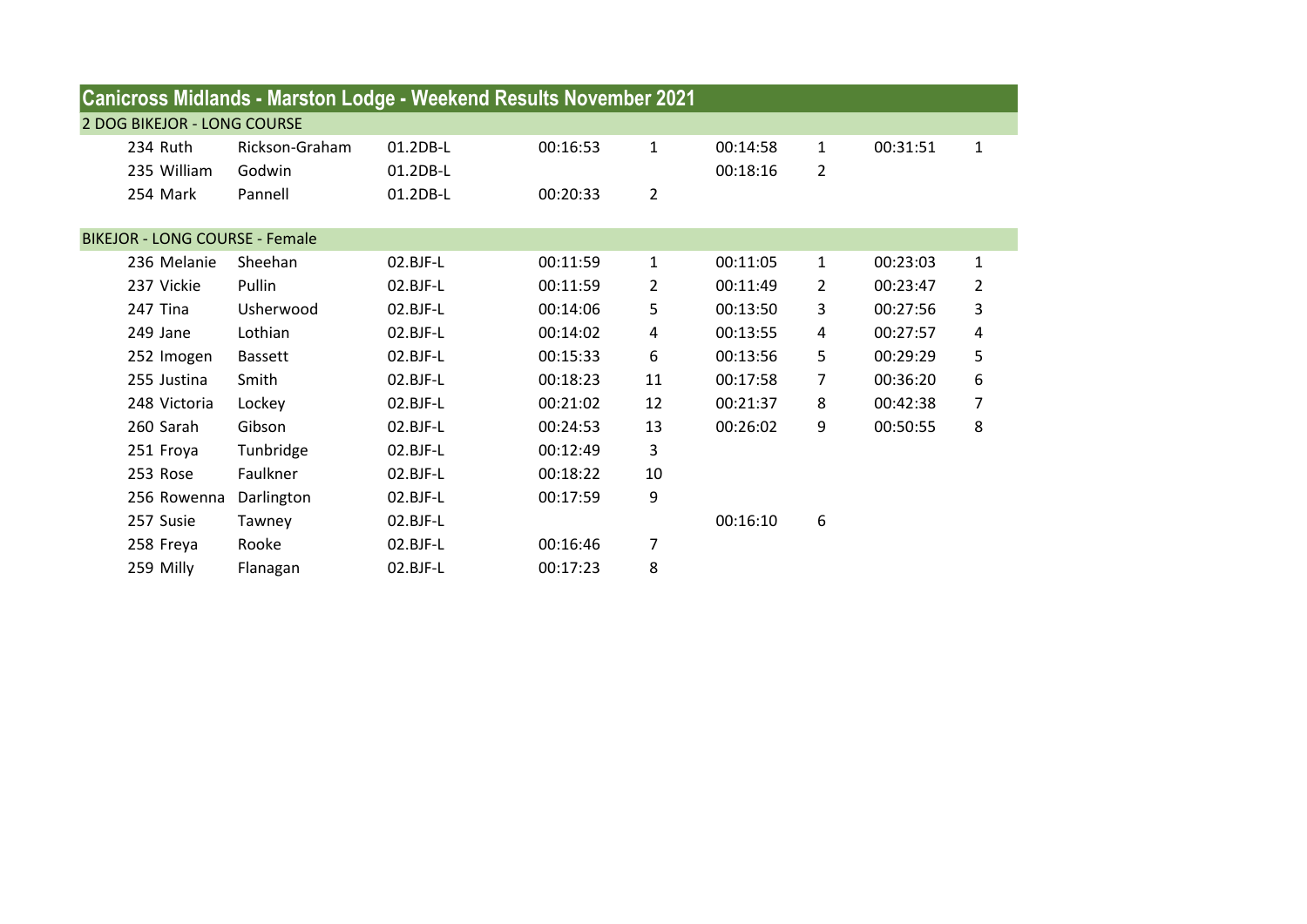| <b>BIKEJOR - LONG COURSE - Male</b> |           |            |          |                |          |              |          |   |
|-------------------------------------|-----------|------------|----------|----------------|----------|--------------|----------|---|
| 238 Jason                           | Pascoe    | $03.BJM-L$ | 00:10:59 | 1              | 00:10:33 | $\mathbf{1}$ | 00:21:32 | 1 |
| 246 Colin                           | Spalding  | $03.BJM-L$ | 00:12:13 | 4              | 00:11:58 | 2            | 00:24:11 | 2 |
| 240 Richard                         | Smith     | 03.BJM-L   | 00:12:06 | 3              | 00:12:11 | 3            | 00:24:16 | 3 |
| 243 Andy                            | Mott      | 03.BJM-L   | 00:12:52 | 5              | 00:12:17 | 4            | 00:25:08 | 4 |
| 242 Ron                             | Mason     | 03.BJM-L   | 00:12:59 | 6              | 00:12:18 | 5.           | 00:25:17 | 5 |
| 244 Howard                          | Clark     | 03.BJM-L   | 00:13:14 | 8              | 00:13:14 | 6            | 00:26:27 | 6 |
| 245 Roger                           | Eadon     | 03.BJM-L   | 00:13:04 | 7              | 00:13:48 | 7            | 00:26:51 | 7 |
| 250 Geoff                           | Symons    | 03.BJM-L   | 00:14:18 | 9              | 00:14:24 | 8            | 00:28:41 | 8 |
| 239 James                           | Leonard   | 03.BJM-L   | 00:11:33 | $\overline{2}$ |          |              |          |   |
| 261 Ricky                           | Rasmussen | 03.BJM-L   | 00:16:21 | 10             |          |              |          |   |

| SCOOTER LONG COURSE |                |          |          |   |          |   |          |   |
|---------------------|----------------|----------|----------|---|----------|---|----------|---|
| 263 San             | Clark          | 04. SC-L | 00:13:44 |   | 00:12:52 | 3 | 00:26:36 |   |
| 262 Joe             | <b>Hickman</b> | 04. SC-L | 00:14:15 | 2 | 00:12:26 | 1 | 00:26:40 |   |
| 266 Trevor          | Milford        | 04. SC-L | 00:14:26 | 3 | 00:12:49 |   | 00:27:14 | 3 |
| 267 Gemma           | Fronda         | 04. SC-L | 00:14:39 | 4 | 00:13:37 | 4 | 00:28:15 | 4 |
| 265 Colin           | Spalding       | 04. SC-L | 00:16:33 | 5 | 00:15:57 | 5 | 00:32:29 | 5 |
| 264 Lauren          | O'Connell      | 04. SC-L | 00:19:10 | 6 |          | 6 |          |   |
| 264 Ryan            | Murphy         | 04. SC-L |          | 6 | 00:21:31 | 6 |          |   |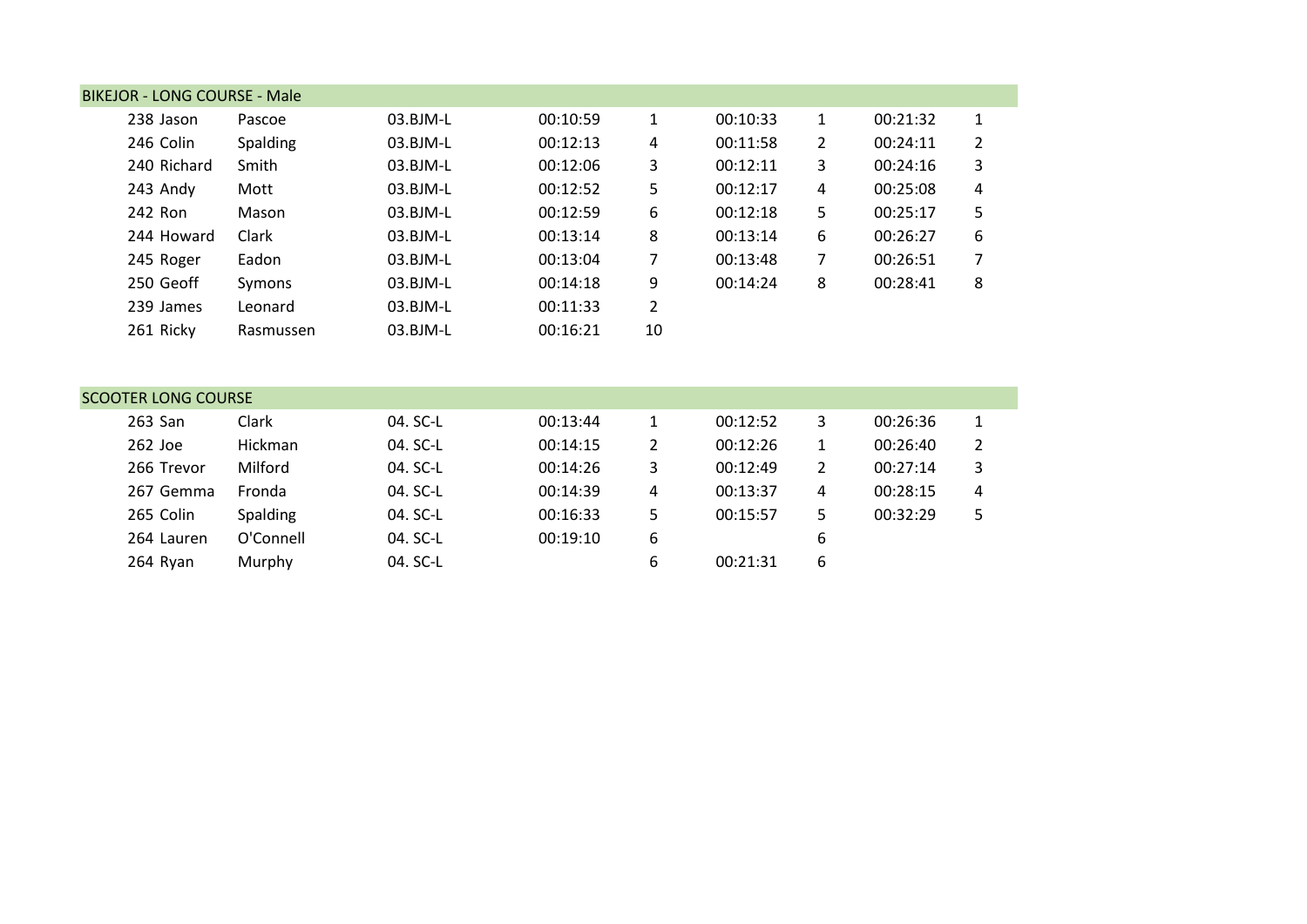| <b>CANICROSS LONG COURSE - Female</b> |              |         |          |                |          |                |          |                |
|---------------------------------------|--------------|---------|----------|----------------|----------|----------------|----------|----------------|
| 938 Naomi                             | Cook         | 10. F-L | 00:17:33 | 1              | 00:17:17 | $2^{\circ}$    | 00:34:49 | $\mathbf{1}$   |
| 940 Vikki                             | Mason        | 10. F-L | 00:17:59 | 3              | 00:18:06 | 4              | 00:36:04 | $\overline{2}$ |
| 937 Natasha                           | White        | 10. F-L | 00:17:57 | $\overline{2}$ | 00:18:13 | 5              | 00:36:09 | 3              |
| 941 Chloe                             | Connell      | 10. F-L | 00:18:39 | 5              | 00:17:53 | 3              | 00:36:31 | 4              |
| 942 Emily                             | Gelipter     | 10. F-L | 00:18:21 | 4              | 00:18:29 | 6              | 00:36:49 | 5              |
| 919 Jessica                           | MacKie       | 10. F-L | 00:20:38 | 6              | 00:20:52 | 8              | 00:41:30 | 6              |
| 960 Jessica                           | Denman       | 10. F-L | 00:21:27 | 8              | 00:22:13 | 9              | 00:43:40 | 7              |
| 931 Charlie                           | <b>Nurse</b> | 10. F-L | 00:21:24 | $\overline{7}$ | 00:23:04 | 12             | 00:44:28 | 8              |
| 975 Natalia                           | Maltceva     | 10. F-L | 00:23:26 | 10             | 00:22:39 | 10             | 00:46:04 | 9              |
| 974 Abbie                             | Hickinson    | 10. F-L | 00:24:54 | 12             | 00:22:58 | 11             | 00:47:51 | 10             |
| 953 Bronwyn                           | Boughton     | 10. F-L | 00:25:08 | 13             | 00:24:18 | 14             | 00:49:25 | 11             |
| 992 Louise                            | Forde        | 10. F-L | 00:30:41 | 17             | 00:30:20 | 16             | 01:01:01 | 12             |
| 959 Millie                            | Crane        | 10. F-L | 00:22:08 | 9              |          |                |          |                |
| 973 Luci                              | Gregory      | 10. F-L | 00:25:45 | 14             |          |                |          |                |
| 976 Kate                              | Mellor       | 10. F-L | 00:24:07 | 11             |          |                |          |                |
| 982 Lucy                              | Whatmore     | 10. F-L | 00:26:07 | 15             |          |                |          |                |
| 991 Emma                              | Taylor       | 10. F-L | 00:29:16 | 16             |          |                |          |                |
| 1008 Lucy                             | Matthews     | 10. F-L |          |                | 00:17:02 | $\mathbf{1}$   |          |                |
| 1010 Becky                            | Roberts      | 10. F-L |          |                | 00:19:15 | $\overline{7}$ |          |                |
| 1011 Helene                           | Wright       | 10. F-L |          |                | 00:23:54 | 13             |          |                |
| 1017 Liz                              | Spinks       | 10. F-L |          |                | 00:25:51 | 15             |          |                |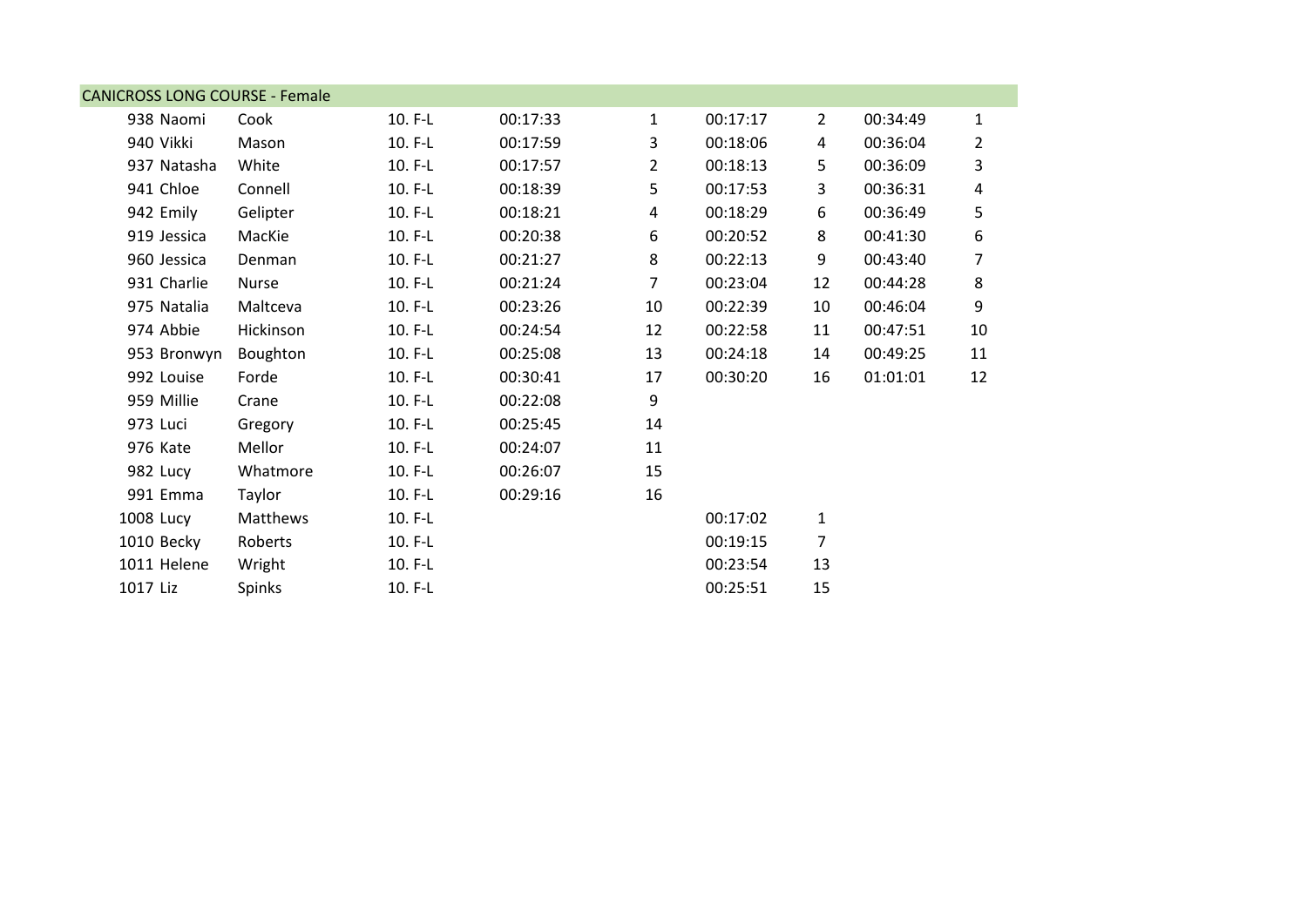| <b>CANICROSS LONG COURSE - Male</b> |                 |           |          |                |          |                |          |                |
|-------------------------------------|-----------------|-----------|----------|----------------|----------|----------------|----------|----------------|
| 1001 Jamie                          | Stevenson       | $11. M-L$ | 00:15:25 | 1              | 00:14:42 | $\overline{2}$ | 00:30:07 | $\mathbf{1}$   |
| 922 Dan                             | Martin          | $11. M-L$ | 00:17:11 | $\overline{2}$ | 00:17:01 | 3              | 00:34:11 | $\overline{2}$ |
| 954 William                         | Durkin          | 11. M-L   | 00:20:53 | 5              | 00:20:28 | 5.             | 00:41:21 | 3              |
| 912 Rob                             | Mace            | $11. M-L$ | 00:20:35 | 3              | 00:21:16 | 6              | 00:41:50 | 4              |
| 969 Matthew                         | Smiglarski      | 11. M-L   | 00:23:11 | 7              | 00:22:41 | 7              | 00:45:51 | 5              |
| 979 Craig                           | Wilkinson       | 11. M-L   | 00:25:14 | 8              | 00:25:12 | 8              | 00:50:26 | 6              |
| 972 Ben                             | <b>Brown</b>    | $11. M-L$ | 00:27:45 | 9              | 00:25:43 | 9              | 00:53:27 | 7              |
| 955 Michael                         | Hornsey         | 11. M-L   | 00:20:47 | 4              |          |                |          |                |
| 957 Rupert                          | Toth            | $11. M-L$ | 00:21:20 | 6              |          |                |          |                |
| 1007 Ben                            | <b>Robinson</b> | $11. M-L$ |          |                | 00:14:02 | 1              |          |                |
| 1009 Josh                           | Pocklington     | $11. M-L$ |          |                | 00:17:34 | 4              |          |                |

|               | <b>CANICROSS LONG COURSE - Masters Female</b> |          |          |              |          |                |          |                |
|---------------|-----------------------------------------------|----------|----------|--------------|----------|----------------|----------|----------------|
| 934 Mari      | Laidlaw                                       | 12. MF-L | 00:17:04 | $\mathbf{1}$ | 00:17:03 | $\mathbf{1}$   | 00:34:07 | $\mathbf{1}$   |
| 950 Sarah     | Murdoch                                       | 12. MF-L | 00:18:52 | 2            | 00:18:28 | $\overline{2}$ | 00:37:20 | $\overline{2}$ |
| 951 Melanie   | Sheehan                                       | 12. MF-L | 00:21:22 | 3            | 00:20:25 | 3              | 00:41:46 | 3              |
| 962 Vicky     | Driscoll                                      | 12. MF-L | 00:24:25 | 5            | 00:23:56 | 5              | 00:48:21 | 4              |
| 971 Nicola    | Traynor                                       | 12. MF-L | 00:24:37 | 7            | 00:24:00 | 6              | 00:48:37 | 5              |
| 958 Joanne    | <b>Biltcliffe</b>                             | 12. MF-L | 00:24:54 | 8            | 00:24:07 | $\overline{7}$ | 00:49:00 | 6              |
| 965 Karen     | Holland                                       | 12. MF-L | 00:24:33 | 6            | 00:24:31 | 8              | 00:49:04 | 7              |
| 970 Ruth      | Haines                                        | 12. MF-L | 00:26:23 | 9            | 00:26:47 | 9              | 00:53:10 | 8              |
| 984 Emily     | Murdoch                                       | 12. MF-L | 00:27:46 | 12           | 00:27:06 | 10             | 00:54:51 | 9              |
| 1004 Fiona    | Fisher                                        | 12. MF-L | 00:29:44 | 13           | 00:28:42 | 11             | 00:58:26 | 10             |
| 983 Marketa   | Ford                                          | 12. MF-L | 00:23:58 | 4            |          |                |          |                |
| 986 Sally     | Richards                                      | 12. MF-L | 00:27:05 | 11           |          |                |          |                |
| 989 Jo        | Howell                                        | 12. MF-L | 00:26:26 | 10           |          |                |          |                |
| 1005 Caroline | <b>Birchall</b>                               | 12. MF-L | 00:36:58 | 14           |          |                |          |                |
| 1012 Lily     | Canter                                        | 12. MF-L |          |              | 00:23:55 | 4              |          |                |
| 1018 Nicola   | Billington                                    | 12. MF-L |          |              | 00:39:51 | 12             |          |                |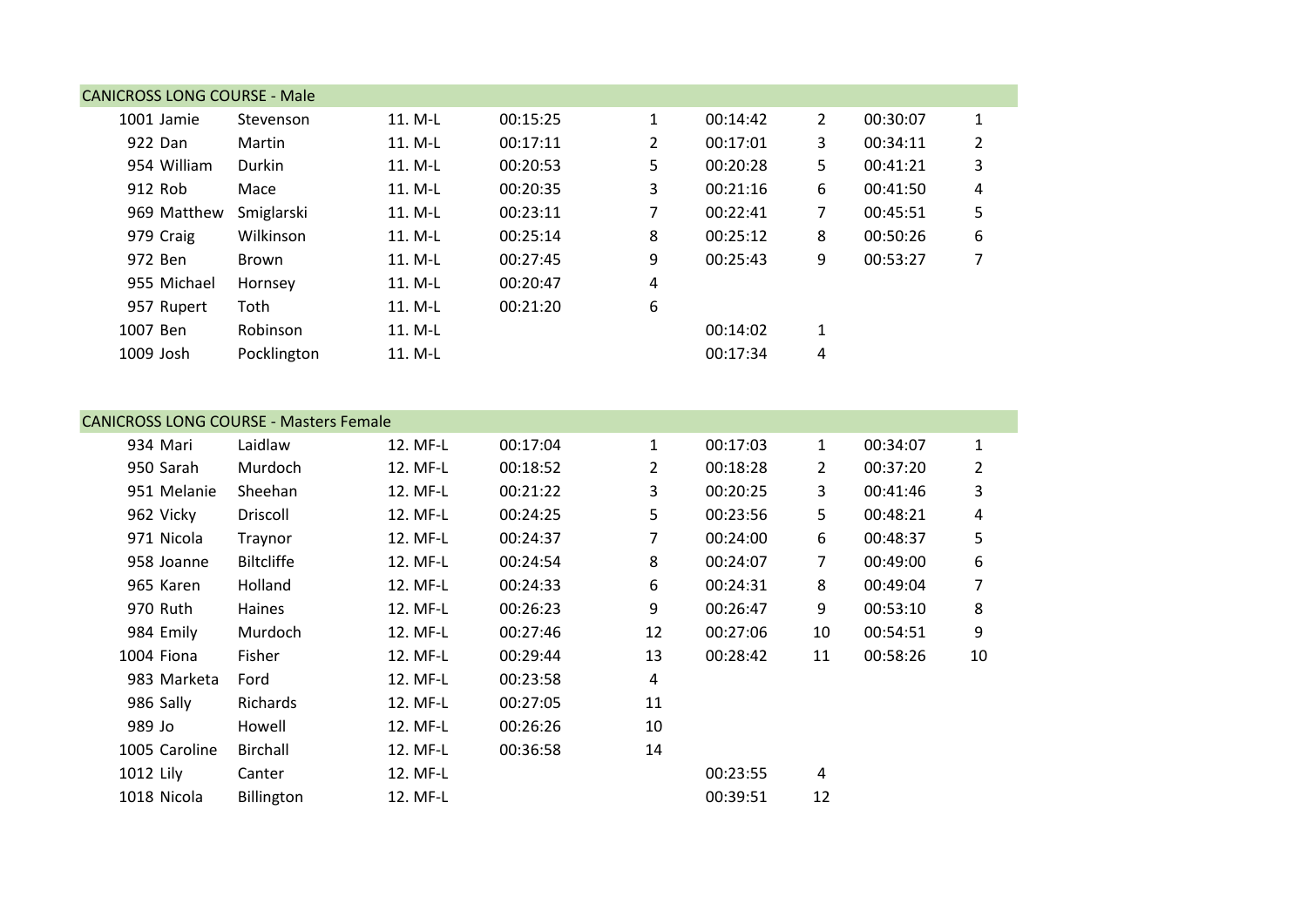| Huckell         | 13. MM-L | 00:18:23                                                                                     | $\mathbf{1}$   | 00:18:28 | $\mathbf{1}$   | 00:36:51 | $\mathbf{1}$   |
|-----------------|----------|----------------------------------------------------------------------------------------------|----------------|----------|----------------|----------|----------------|
| Makin           | 13. MM-L | 00:19:09                                                                                     | 3              | 00:19:06 | $\overline{2}$ | 00:38:14 | $\overline{2}$ |
| Bedwell         | 13. MM-L | 00:22:09                                                                                     | 4              | 00:21:56 | 3              | 00:44:04 | 3              |
| Lockhart        | 13. MM-L | 00:18:48                                                                                     | 2              |          |                |          |                |
| Bentley         | 13. MM-L | 00:22:29                                                                                     | 5              |          |                |          |                |
|                 |          |                                                                                              |                |          |                |          |                |
|                 |          |                                                                                              |                |          |                |          |                |
| <b>Sherwin</b>  | 14. VF-L | 00:17:35                                                                                     | $\mathbf{1}$   | 00:17:04 | $\mathbf{1}$   | 00:34:38 | $\mathbf{1}$   |
| Parkinson       | 14. VF-L | 00:27:04                                                                                     | 3              | 00:26:16 | 3              | 00:53:20 | $\overline{2}$ |
| Brown           | 14. VF-L | 00:26:58                                                                                     | $\overline{2}$ | 00:26:39 | 4              | 00:53:36 | 3              |
| Corbet          | 14. VF-L | 00:32:27                                                                                     | 6              | 00:33:13 | 5              | 01:05:39 | 4              |
| <b>Brindley</b> | 14. VF-L | 00:34:47                                                                                     | 7              | 00:34:17 | 6              | 01:09:03 | 5              |
| Reynolds        | 14. VF-L | 00:35:39                                                                                     | 8              | 00:35:39 | 8              | 01:11:17 | 6              |
| Dempsey         | 14. VF-L | 00:40:35                                                                                     | 10             | 00:40:39 | 9              | 01:21:14 | 7              |
| Humphrey        | 14. VF-L | 00:30:35                                                                                     | 4              |          |                |          |                |
| Stewart         | 14. VF-L | 00:35:39                                                                                     | 9              |          |                |          |                |
| Limbrick        | 14. VF-L | 00:32:12                                                                                     | 5              |          |                |          |                |
| Deacon          | 14. VF-L |                                                                                              |                | 00:23:10 | $\overline{2}$ |          |                |
| Martin          | 14. VF-L |                                                                                              |                | 00:35:28 | 7              |          |                |
|                 |          | <b>CANICROSS LONG COURSE - Masters Male</b><br><b>CANICROSS LONG COURSE - Veteran Female</b> |                |          |                |          |                |

| <b>CANICROSS LONG COURSE - Veteran Male</b> |         |          |          |   |          |   |          |   |
|---------------------------------------------|---------|----------|----------|---|----------|---|----------|---|
| 935 Jason                                   | Pascoe  | 15. VM-L | 00:17:36 |   | 00:17:37 |   | 00:35:13 |   |
| 908 Howard                                  | Clark   | 15. VM-L | 00:18:48 |   | 00:19:17 |   | 00:38:05 |   |
| 956 Adrian                                  | Stewart | 15. VM-L | 00:22:12 |   | 00:21:34 | 3 | 00:43:45 |   |
| 994 Neal                                    | Dempsey | 15. VM-L | 00:32:36 |   | 00:32:10 | 4 | 01:04:46 | 4 |
| 988 Patrick                                 | Amos    | 15. VM-L | 00:30:20 | Д |          |   |          |   |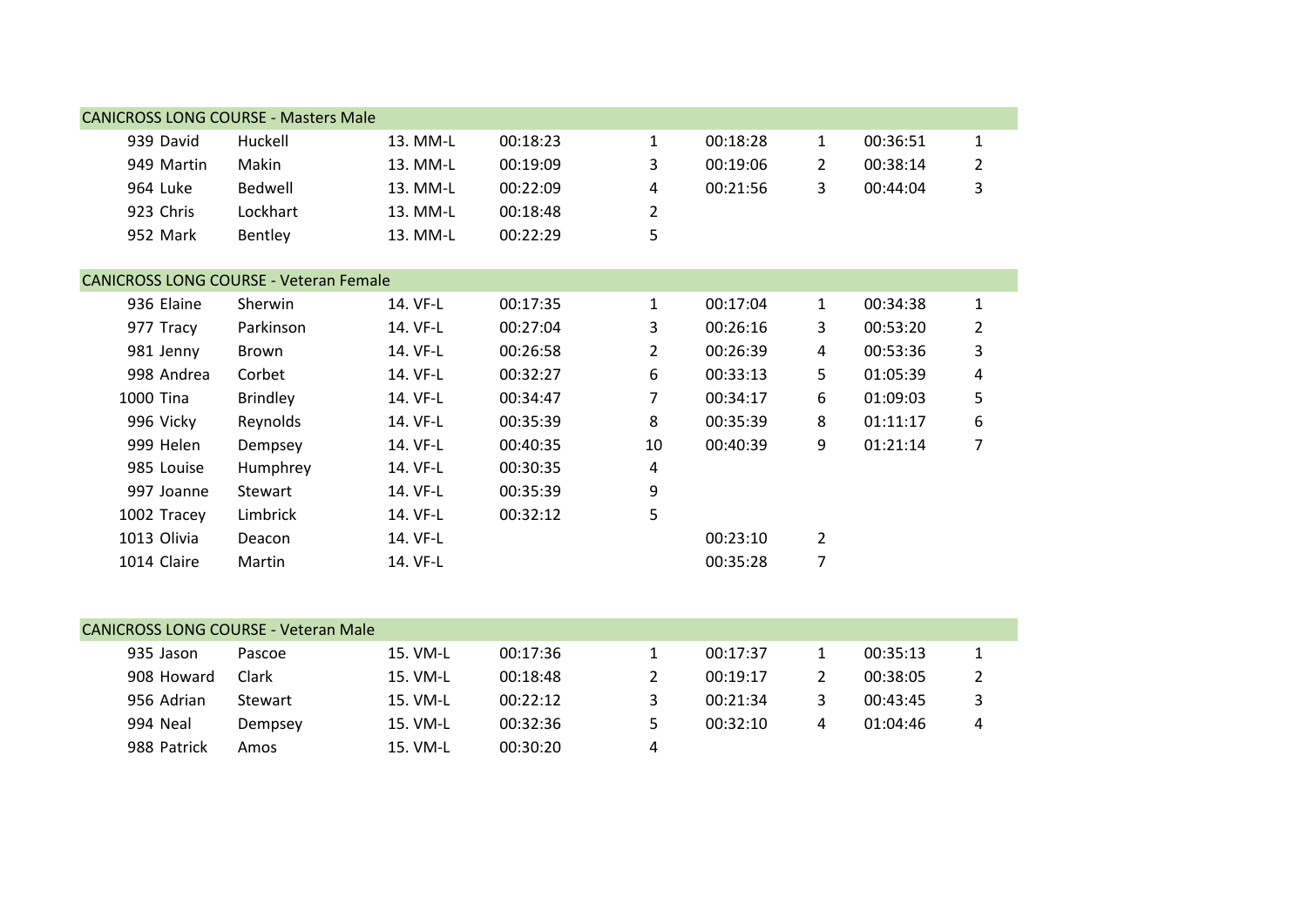| <b>CANICROSS LONG COURSE - 2 Dog Female</b> |               |            |          |   |          |   |          |   |
|---------------------------------------------|---------------|------------|----------|---|----------|---|----------|---|
| 966 Non                                     | <b>Davies</b> | 16.2DCF-L  | 00:24:10 |   | 00:25:11 |   | 00:49:20 | 1 |
| 995 Lisa                                    | <b>Bowes</b>  | 16.2DCF-L  | 00:29:39 | 3 | 00:28:43 |   | 00:58:21 | 2 |
| 1003 Abbi                                   | Storer        | 16.2DCF-L  | 00:30:43 | 4 | 00:29:29 | 4 | 01:00:11 | 3 |
| 967 Carolyn                                 | Harper        | 16.2DCF-L  | 00:22:29 |   |          |   |          |   |
| 980 Claire                                  | Martin        | 16.2DCF-L  | 00:32:44 |   |          |   |          |   |
| 1015 Zoe                                    | Hatton        | 16. 2DCF-L |          |   | 00:25:09 |   |          |   |
|                                             |               |            |          |   |          |   |          |   |

## CANICROSS LONG COURSE - 2 Dog Male

| 2 DOG BIKEJOR - SHORT COURSE |                                        |            |          |              |          |                |          |                |
|------------------------------|----------------------------------------|------------|----------|--------------|----------|----------------|----------|----------------|
| 269 Alan                     | Sherwin                                | 20.2DB-S   | 00:06:14 | $\mathbf{1}$ | 00:06:10 | $\overline{2}$ | 00:12:23 | $\mathbf{1}$   |
| 268 Vickie                   | Pullin                                 | 20.2DB-S   | 00:06:45 | 2            | 00:05:44 | $\mathbf{1}$   | 00:12:28 | $\overline{2}$ |
| 270 Ben                      | Robinson                               | 20.2DB-S   |          |              | 00:06:12 | 3              |          |                |
| 271 Claire                   | Martin                                 | 20.2DB-S   |          |              | 00:12:05 | 4              |          |                |
|                              |                                        |            |          |              |          |                |          |                |
|                              |                                        |            |          |              |          |                |          |                |
|                              | <b>BIKEJOR - SHORT COURSE - Female</b> |            |          |              |          |                |          |                |
| 282 Jane                     | Lothian                                | $21.BJF-S$ | 00:07:07 | $\mathbf{1}$ | 00:06:55 | $\overline{2}$ | 00:14:01 | $\mathbf{1}$   |
| 292 Vickie                   | Pullin                                 | $21.BJF-S$ | 00:08:58 | 6            | 00:06:27 | $\mathbf{1}$   | 00:15:25 | $\overline{2}$ |
| 281 Rose                     | Faulkner                               | $21.BJF-S$ | 00:08:04 | 3            | 00:07:28 | 3              | 00:15:32 | 3              |
| 279 Tina                     | Usherwood                              | 21.BJF-S   | 00:08:02 | 2            | 00:07:54 | 4              | 00:15:55 | 4              |
| 287 Emily                    | Gelipter                               | 21.BJF-S   | 00:08:19 | 4            | 00:08:08 | 5              | 00:16:26 | 5              |
| 286 Hannah                   | Flint                                  | 21.BJF-S   | 00:11:04 | 7            | 00:10:38 | 6              | 00:21:42 | 6              |
| 298 Angela                   | Fidler                                 | 21.BJF-S   | 00:14:39 | 9            | 00:14:39 | $\overline{7}$ | 00:29:18 | 7              |
| 288 Claire                   | Martin                                 | 21.BJF-S   | 00:14:27 | 8            |          |                |          |                |
| 289 Susie                    | Tawney                                 | 21.BJF-S   | 00:08:41 | 5            |          |                |          |                |
| 291 Lauren                   | O'Connell                              | 21.BJF-S   |          |              | 00:15:32 | 8              |          |                |
| 299 Sally                    | Harrop                                 | $21.BJF-S$ |          |              |          |                |          |                |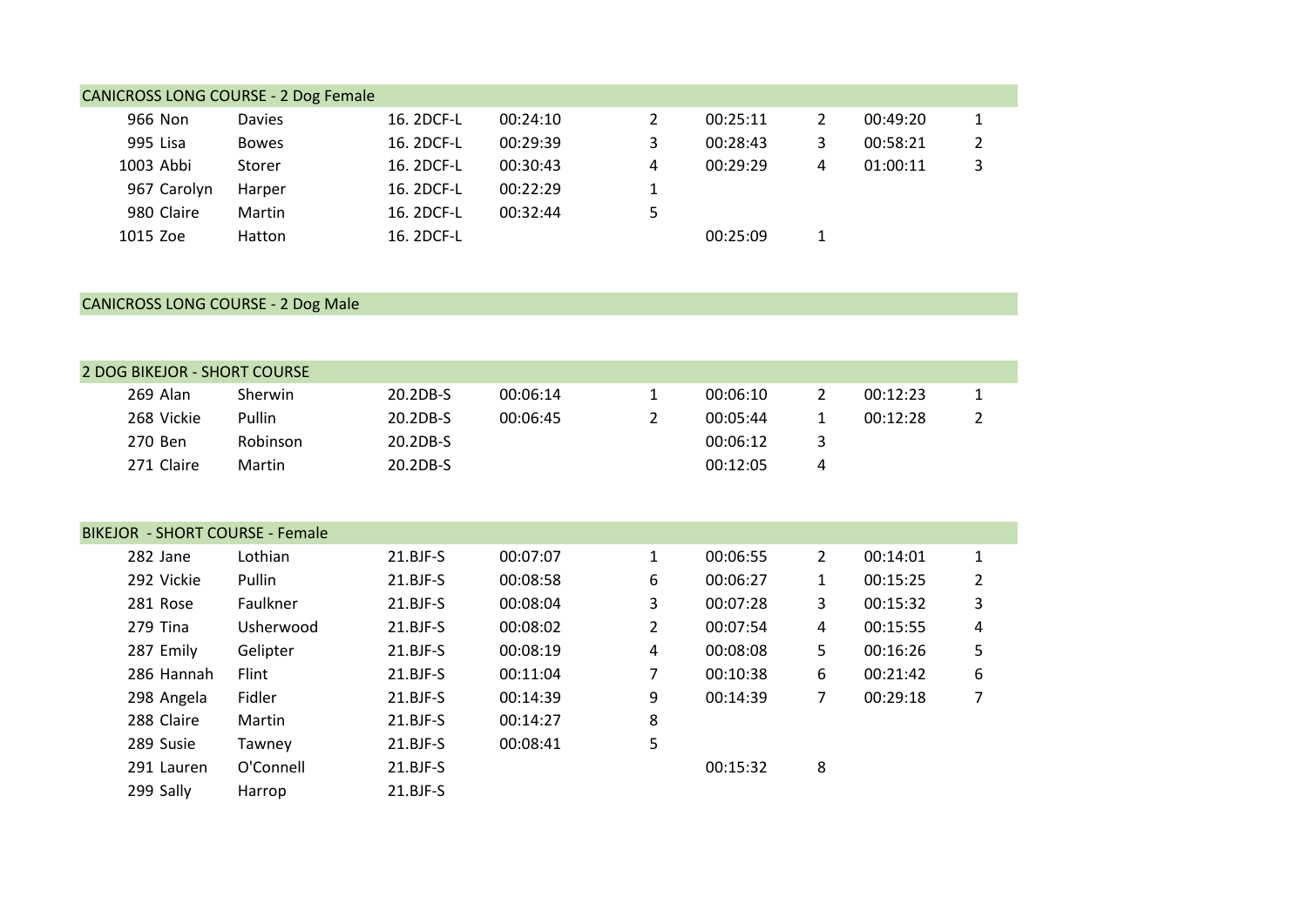| <b>BIKEJOR - SHORT COURSE - Male</b> |               |          |          |                |          |                |          |                |
|--------------------------------------|---------------|----------|----------|----------------|----------|----------------|----------|----------------|
| 293 Alan                             | Sherwin       | 22.BJM-S | 00:06:26 | $\mathbf{1}$   | 00:06:21 | $\mathbf{1}$   | 00:12:47 | $\mathbf{1}$   |
| 294 Vince                            | Hay           | 22.BJM-S | 00:07:44 | $\overline{2}$ | 00:07:04 | $\overline{2}$ | 00:14:48 | $\overline{2}$ |
| 280 Richard                          | Smith         | 22.BJM-S | 00:08:55 | 3              | 00:08:27 | 5              | 00:17:22 | 3              |
| 283 Ron                              | Mason         | 22.BJM-S | 00:10:30 | 4              | 00:08:21 | 4              | 00:18:51 | 4              |
| 297 Jeffrey                          | Todd          | 22.BJM-S | 00:13:42 | $\overline{7}$ | 00:12:21 | 6              | 00:26:02 | 5              |
| 285 Colin                            | Bell          | 22.BJM-S | 00:11:11 | 5              |          |                |          |                |
| 290 Josh                             | Pocklington   | 22.BJM-S |          |                | 00:07:39 | 3              |          |                |
| 295 Duncan                           | Wells         | 22.BJM-S | 00:11:32 | 6              |          |                |          |                |
|                                      |               |          |          |                |          |                |          |                |
| <b>SCOOTER - SHORT COURSE</b>        |               |          |          |                |          |                |          |                |
| 272 Rory                             | Hopcraft      | 23. SC-S | 00:07:00 | $\mathbf{1}$   | 00:06:57 | $\mathbf{1}$   | 00:13:57 | 1              |
| 277 Trevor                           | Milford       | 23. SC-S | 00:08:45 | 5              | 00:07:06 | $\overline{2}$ | 00:15:50 | $\overline{2}$ |
| 273 San                              | Clark         | 23. SC-S | 00:08:17 | 2              | 00:07:50 | 3              | 00:16:07 | 3              |
| 275 Claire                           | Spencer       | 23. SC-S | 00:08:25 | 3              | 00:07:58 | 4              | 00:16:22 | 4              |
| 274 Non                              | <b>Davies</b> | 23. SC-S | 00:09:45 | 6              | 00:09:00 | 5              | 00:18:44 | 5              |
| 276 Vince                            | Hay           | 23. SC-S | 00:08:43 | 4              |          |                |          |                |
|                                      |               |          |          |                |          |                |          |                |
| <b>NOVICE WHEELS</b>                 |               |          |          |                |          |                |          |                |
| 301 Helen                            | Brown         | 24.NW-S  | 00:13:10 | $\overline{2}$ | 00:13:36 | $\mathbf{1}$   | 00:26:45 | $\mathbf{1}$   |
| 300 Sally                            | van Vliet     | 24.NW-S  | 00:09:26 | 1              |          |                |          |                |
| 302 Helen                            | Cole          | 24.NW-S  | 00:15:56 | 3              |          |                |          |                |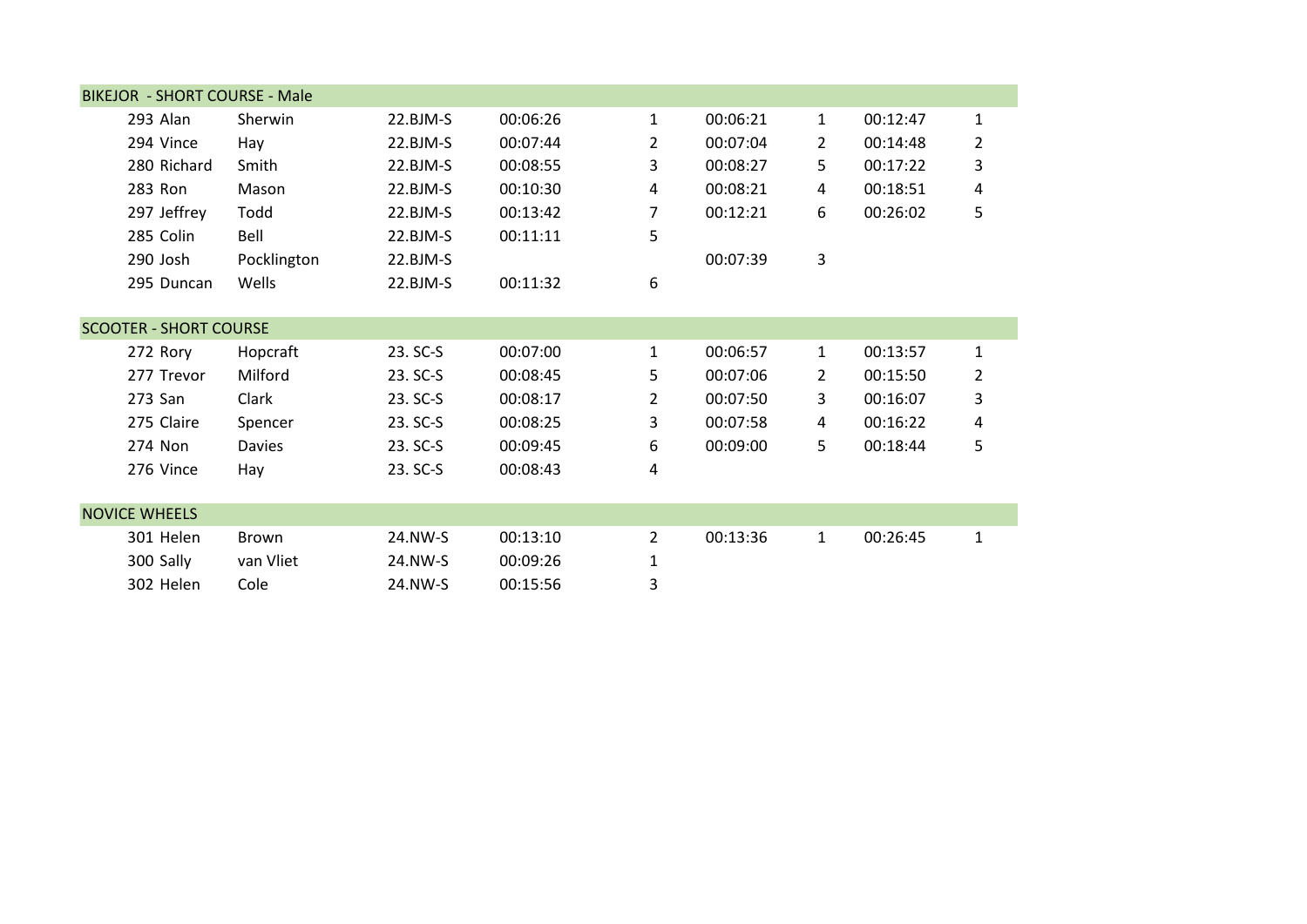| <b>CANICROSS - SHORT COURSE - Female</b> |                |         |          |                |          |                |          |                |  |  |  |  |
|------------------------------------------|----------------|---------|----------|----------------|----------|----------------|----------|----------------|--|--|--|--|
| 1022 Emma                                | Bailey         | 30. F-S | 00:11:09 | $\mathbf{1}$   | 00:11:06 | $\mathbf{1}$   | 00:22:14 | $\mathbf{1}$   |  |  |  |  |
| 1024 Rebecca                             | Brown          | 30. F-S | 00:11:58 | $\overline{2}$ | 00:12:23 | $\overline{2}$ | 00:24:20 | 2              |  |  |  |  |
| 1020 Emily                               | Murdoch        | 30. F-S | 00:15:30 | 5              | 00:19:38 | 8              | 00:35:08 | 3              |  |  |  |  |
| 1019 Sarah                               | Gibson         | 30. F-S | 00:17:15 | 6              | 00:18:12 | 5              | 00:35:26 | 4              |  |  |  |  |
| 1038 Louise                              | Forde          | 30. F-S | 00:17:56 | 7              | 00:18:24 | 6              | 00:36:19 | 5              |  |  |  |  |
| 1034 Victoria                            | Lockey         | 30. F-S | 00:18:14 | 8              | 00:18:37 | $\overline{7}$ | 00:36:50 | 6              |  |  |  |  |
| 1042 Angela                              | Fidler         | 30. F-S | 00:21:11 | 11             | 00:19:48 | 10             | 00:40:58 | 7              |  |  |  |  |
| 1041 Lindy                               | <b>Kirk</b>    | 30. F-S | 00:20:54 | 10             | 00:20:50 | 11             | 00:41:43 | 8              |  |  |  |  |
| 1032 Katie                               | Ash            | 30. F-S | 00:13:56 | 3              |          |                |          |                |  |  |  |  |
| 1037 Rhiannon Brooks                     |                | 30. F-S | 00:20:11 | 9              |          |                |          |                |  |  |  |  |
| 1049 Philly                              | Forget         | 30. F-S |          |                | 00:12:46 | 3              |          |                |  |  |  |  |
| 1050 Louise                              | Humphrey       | 30. F-S |          |                | 00:19:38 | 9              |          |                |  |  |  |  |
| 1051 Kate                                | Mellor         | 30. F-S |          |                | 00:14:24 | 4              |          |                |  |  |  |  |
| 1053 Sian                                | Turner-Gilbert | 30. F-S |          |                | 00:26:15 | 12             |          |                |  |  |  |  |
| <b>CANICROSS - SHORT COURSE - Male</b>   |                |         |          |                |          |                |          |                |  |  |  |  |
| 1027 David                               | Huckell        | 31. M-S | 00:11:50 | $\overline{2}$ | 00:10:55 | 3              | 00:22:45 | $\mathbf{1}$   |  |  |  |  |
| 1035 Rob                                 | Mace           | 31. M-S | 00:12:48 | 3              | 00:13:20 | 4              | 00:26:07 | $\overline{2}$ |  |  |  |  |
| 1030 Jeffrey                             | Todd           | 31. M-S | 00:15:03 | 5              | 00:16:18 | 5              | 00:31:21 | 3              |  |  |  |  |
| 1023 Chris                               | Lockhart       | 31. M-S | 00:11:02 | 1              |          |                |          |                |  |  |  |  |
| 1026 Matthew                             | Clay           | 31. M-S | 00:24:39 | 6              |          |                |          |                |  |  |  |  |
| 1029 Ricky                               | Rasmussen      | 31. M-S | 00:12:55 | 4              |          |                |          |                |  |  |  |  |
| 1046 Ben                                 | Robinson       | 31. M-S |          |                | 00:07:45 | $\mathbf{1}$   |          |                |  |  |  |  |
| 1047 Matthew                             | Robinson       | 31. M-S |          |                | 00:10:39 | $\overline{2}$ |          |                |  |  |  |  |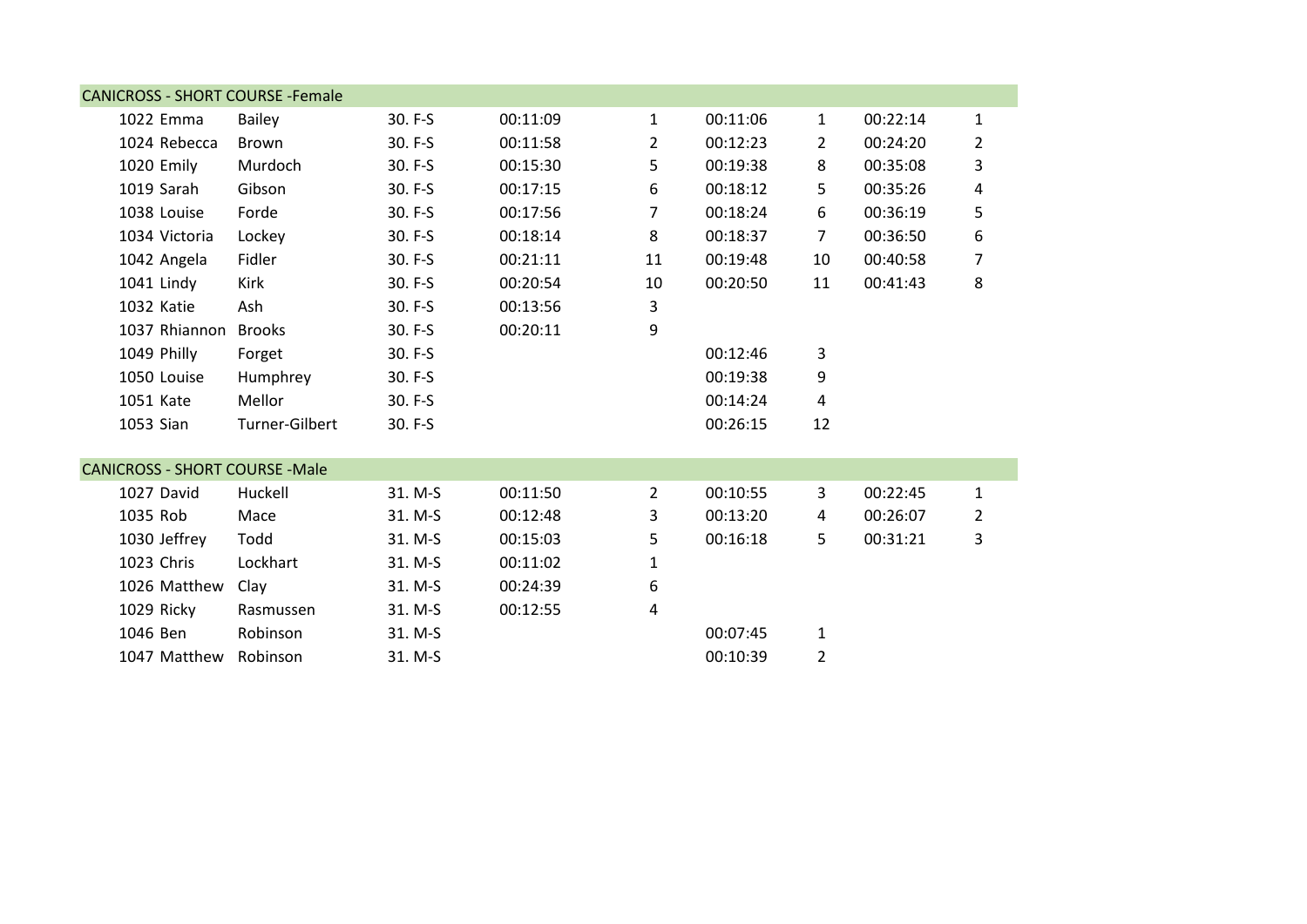| <b>CANICROSS - SHORT COURSE -2 Dog Female</b> |                 |            |          |                |          |                |          |                |  |  |
|-----------------------------------------------|-----------------|------------|----------|----------------|----------|----------------|----------|----------------|--|--|
| 1021 Naomi                                    | Cook            | 32. 2DCF-S | 00:11:01 | $\mathbf{1}$   | 00:11:03 | $\mathbf{1}$   | 00:22:03 | $\mathbf{1}$   |  |  |
| 1036 Abbie                                    | Reynolds-Dobson | 32. 2DCF-S | 00:16:08 | 3              | 00:14:59 | $\overline{3}$ | 00:31:07 | $\overline{2}$ |  |  |
| 1040 Annabelle McIntosh                       |                 | 32. 2DCF-S | 00:18:53 | 4              | 00:20:29 | $\overline{4}$ | 00:39:22 | 3              |  |  |
| 1044 Helen                                    | Dempsey         | 32.2DCF-S  | 00:22:48 | 5              | 00:22:47 | 5              | 00:45:34 | 4              |  |  |
| 1045 Wendy                                    | Clark           | 32. 2DCF-S | 00:32:22 | 6              | 00:26:22 | 6              | 00:58:43 | 5              |  |  |
| 1031 Freya                                    | Rooke           | 32. 2DCF-S | 00:12:48 | $\overline{2}$ |          |                |          |                |  |  |
| 1054 Becky                                    | Roberts         | 32. 2DCF-S |          |                | 00:11:12 | $\overline{2}$ |          |                |  |  |
|                                               |                 |            |          |                |          |                |          |                |  |  |
| <b>CANICROSS - SHORT COURSE - 2 Dog Male</b>  |                 |            |          |                |          |                |          |                |  |  |
| 1025 Ben                                      | Brown           | 33. 2DCM-S | 00:14:32 | $\mathbf{1}$   | 00:14:36 | $\mathbf{1}$   | 00:29:08 | $\mathbf{1}$   |  |  |
| 1039 Neal                                     | Dempsey         | 33. 2DCM-S | 00:18:11 | $\overline{2}$ | 00:18:52 | $\overline{2}$ | 00:37:03 | $\overline{2}$ |  |  |
|                                               |                 |            |          |                |          |                |          |                |  |  |
| <b>NOVICE CANICROSS</b>                       |                 |            |          |                |          |                |          |                |  |  |
| 1060 Lucy                                     | Tugwell         | 34. NC-S   | 00:12:41 | $\overline{2}$ | 00:12:53 | $\mathbf{1}$   | 00:25:33 | $\mathbf 1$    |  |  |
| 1063 Rosy                                     | Skilton         | 34. NC-S   | 00:13:43 | 3              | 00:13:13 | $\overline{2}$ | 00:26:56 | $\overline{2}$ |  |  |
| 1067 Terry                                    | <b>Nicholls</b> | 34. NC-S   | 00:14:26 | 4              | 00:14:12 | $\overline{3}$ | 00:28:37 | 3              |  |  |
| 1062 Paul                                     | Jones           | 34. NC-S   | 00:14:52 | 6              | 00:15:09 | $\overline{a}$ | 00:30:00 | 4              |  |  |
| 1061 lan                                      | Driscoll        | 34. NC-S   | 00:15:07 | $\overline{7}$ | 00:15:38 | 6              | 00:30:45 | 5              |  |  |
| 1072 Helen                                    | <b>Brown</b>    | 34. NC-S   | 00:17:20 | 10             | 00:18:00 | 8              | 00:35:19 | 6              |  |  |
| 1073 Samantha Watkins                         |                 | 34. NC-S   | 00:19:59 | 11             | 00:18:36 | 10             | 00:38:34 | $\overline{7}$ |  |  |
| 1058 Justine                                  | Rimington       | 34. NC-S   | 00:23:39 | 15             |          |                |          |                |  |  |
| 1059 Tom                                      | Shepherd        | 34. NC-S   | 00:12:10 | $\mathbf{1}$   |          |                |          |                |  |  |
| 1065 Gemma                                    | Abbott          | 34. NC-S   | 00:15:59 | 8              |          |                |          |                |  |  |
| 1068 Joanne                                   | Knight          | 34. NC-S   | 00:20:03 | 12             |          |                |          |                |  |  |
| 1070 Aimee                                    | Spicer          | 34. NC-S   | 00:22:26 | 14             |          |                |          |                |  |  |
| 1071 lan                                      | Gooderham       | 34. NC-S   | 00:14:47 | 5              |          |                |          |                |  |  |
| 1074 Sharron                                  | Hunko           | 34. NC-S   | 00:21:19 | 13             |          |                |          |                |  |  |
| 1075 Jane                                     | Lea             | 34. NC-S   | 00:16:59 | 9              |          |                |          |                |  |  |
| 1016 Sarah                                    | Upson           | 34. NC-S   |          |                | 00:15:23 | 5              |          |                |  |  |
| 1076 Rachel                                   | Casey           | 34. NC-S   |          |                | 00:17:16 | $\overline{7}$ |          |                |  |  |
| 1078 Lorren                                   | Shacklock       | 34. NC-S   |          |                | 00:18:36 | 9              |          |                |  |  |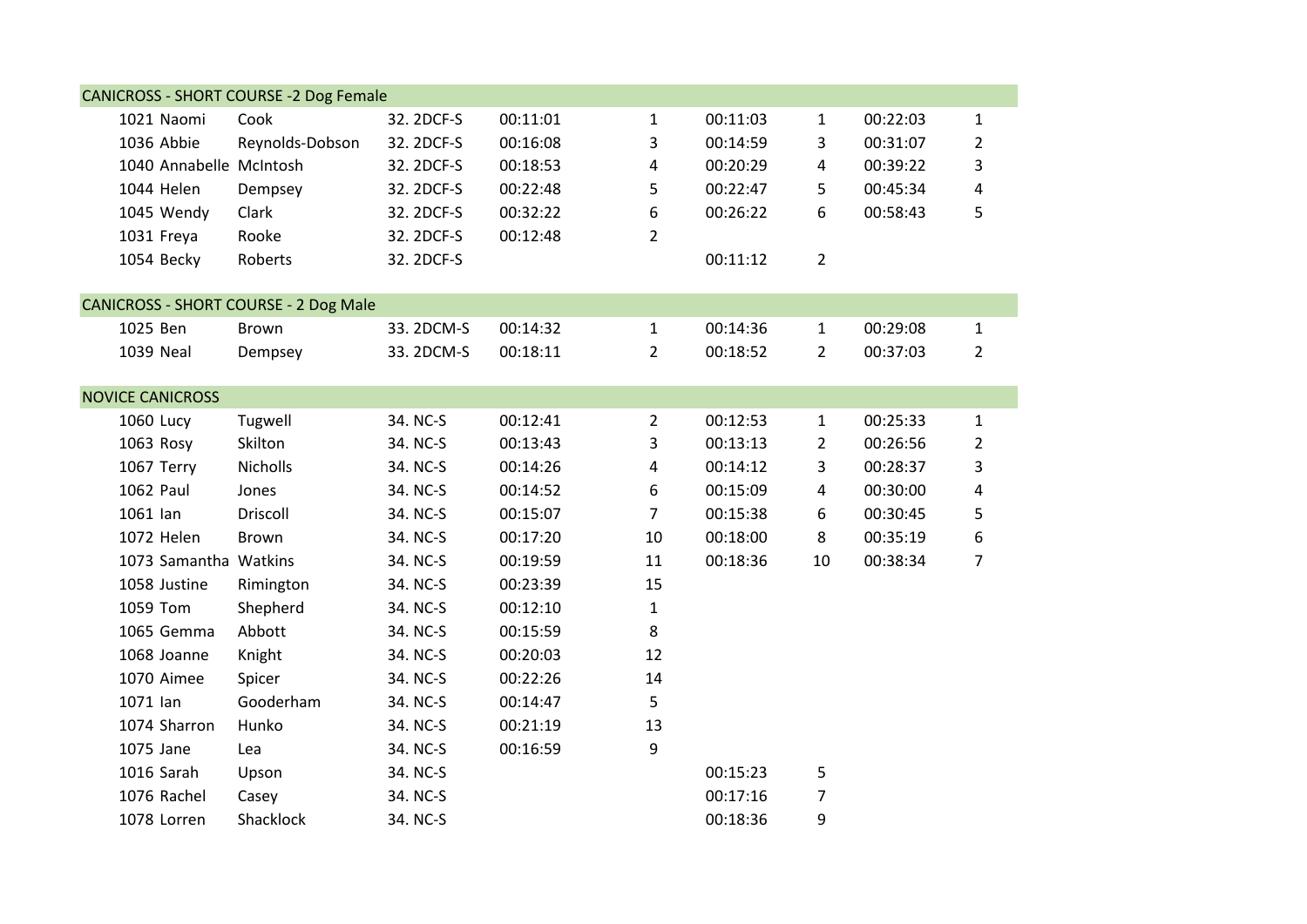| <b>CANICROSS UNDER 16S</b>       |                 |           |          |              |          |                |          |                |
|----------------------------------|-----------------|-----------|----------|--------------|----------|----------------|----------|----------------|
| 1057 Keris                       | Reynolds-Dobson | 61. U16   | 00:15:37 | 1            | 00:16:40 | $\mathbf{1}$   | 00:32:16 | $\mathbf{1}$   |
| 1056 Rebecca                     | Mortimer        | 61. U16   | 00:29:43 | 3            | 00:29:59 | $\overline{2}$ | 00:59:42 | $\overline{2}$ |
| 1055 Eva                         | Darlington      | 61. U16   | 00:16:09 | 2            |          |                |          |                |
|                                  |                 |           |          |              |          |                |          |                |
| <b>BIKEJOR UNDER 16S</b>         |                 |           |          |              |          |                |          |                |
| 303 Jack                         | Leonard         | 60.JW-OB  | 00:04:58 | $\mathbf{1}$ | 00:04:47 | $\mathbf{1}$   | 00:09:45 | $\mathbf{1}$   |
|                                  |                 |           |          |              |          |                |          |                |
| <b>BIKEJOR - ODDS &amp; BODS</b> |                 |           |          |              |          |                |          |                |
| 304 Vickie                       | Pullin          | 40.B-OB   | 00:04:48 | 1            | 00:03:24 | $\mathbf{1}$   | 00:08:12 | 1              |
| 308 Gemma                        | Ager            | 40.B-OB   | 00:10:16 | 3            | 00:06:51 | 3              | 00:17:06 | $\overline{2}$ |
| 305 Jen                          | Edson           | $40.B-OB$ | 00:07:13 | 2            |          |                |          |                |
| 306 Gemma                        | Fronda          | $40.B-OB$ | 00:11:00 | 5            |          |                |          |                |
| 307 Rose                         | Faulkner        | $40.B-OB$ | 00:10:41 | 4            |          |                |          |                |
| 309 Ben                          | Robinson        | $40.B-OB$ |          |              | 00:03:28 | $\overline{2}$ |          |                |
|                                  |                 |           |          |              |          |                |          |                |
| <b>SCOOTER - ODDS &amp; BODS</b> |                 |           |          |              |          |                |          |                |
| 311 Sarah                        | Haley           | 41.S-OB   | 00:12:21 | 1            | 00:09:38 | $\mathbf{1}$   | 00:21:58 | 1              |